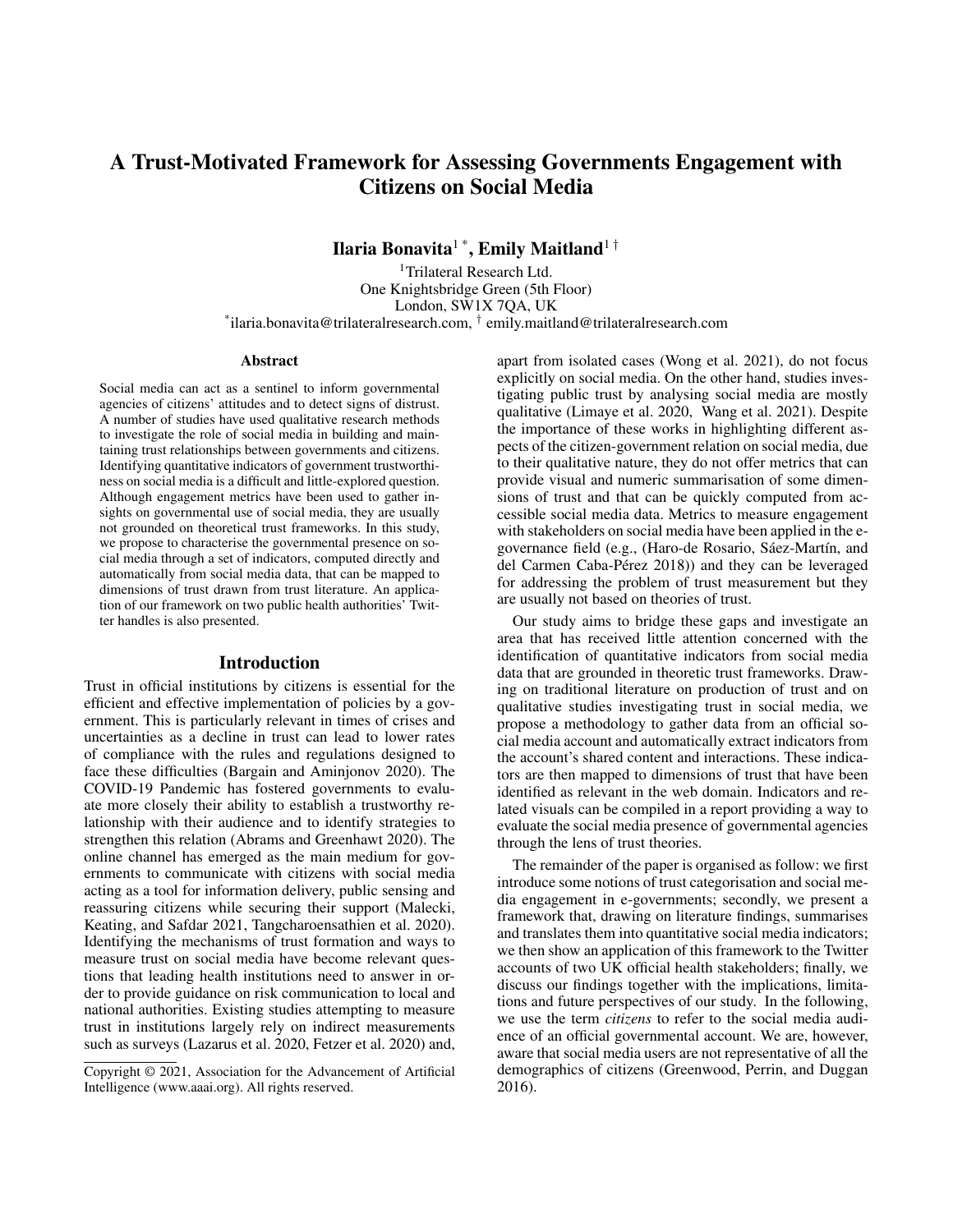# Background and related work

Measuring trust in e-governments There exists a vast literature advancing models and conceptions of trust. From a practical perspective, a relevant question is how trust is produced and how it can be maintained. One of the classifications most used in studies that tried to address this question is the one proposed by Zucker (1986) who identifies three modes of trust production: 1) *characteristic-based trust* which is tied to personal characteristics, such as family background and ethnicity; 2) *process-based trust*, which is produced through repeated exchanges; and 3) *institutionalbased trust*, which is produced through formal institutional processes, such as professional certification and government regulation. Thomas (1998) identified the last two modes as the most significant for the creation of trust in government.

Leveraging on Thomas theoretic framework, several more recent studies have investigated the effect that government use of digital technologies has on citizens' trust. The majority of these studies attempt to measure trust in government with surveys and they focus on citizens' use of government websites. Notable is the work of Tolbert and Mossberger (2006) that analysing the Pew survey data found a statistically significant relationship between trust and use of a local government web site. The main contribution of the study is leveraging on Thomas framework to suggest six aspects of egovernments that can lead to increased trust: *responsiveness*, *accessibility* (related to process-based trust); *transparency*, *responsibility* (related to institution-based trust); *efficacy*, *efficiency* and *participation* (related to both trust modes).

Measuring trust in governments on social media Few studies explicitly addressed the measurement of trust in government on social media. Park et al. (2015) developed a structural equation model to analyse antecedents and formation of citizen trust and they empirically tested it through questionnaires from Korean population who used the government's social media service. The results suggested that the utilization of Twitter by a leading officer is important for developing citizens' trust in Twitter as a government-tocitizens (G2C) communication medium.

Measurement of trust directly from social media data is a largely unexplored field and, despite the availability of theoretical frameworks like the ones above mentioned, translating them to quantitative indicators is an open question. Azab and ElSherif (2018) is the only study we found addressing this issue. In their work, they suggested different trust indicators obtainable from Facebook data and they tested the proposed framework on accounts of three Egyptian ministries.

Metrics of citizens' engagement with governments Although not directly based on theories of trust, relevant for our work is the research line investigating the ways with which citizens engage with governments on social media. Most of these studies highlight the potential of social media to increase government perceived transparency, participation and collaboration with citizens (e.g., Lee and Kwak 2012) and attempt to measure these dimensions with content analysis or empirical methods (e.g., Mergel 2013). The studies providing quantitative measurements are based on Bonsón, Royo, and Ratkai (2017) who investigated push and pull activities, communication and networking strategies of egovernments with an engagement metric accounting for the popularity, commitment and virality of posts shared by governments on Facebook.

Motivation for this work Our framework extends the metrics suggested by Bonsoón, by building upon the trust framework proposed by Tolbert and Mossberger. Azab and ElSherif is the closest to our work due to its attempt to model social media data with a framework of trust. However, differently than in our study, their items were obtained through a commercial tool and the computation of some of them cannot be automated. Another limitation of their framework lies in the unbalanced number of items for each trust dimension which makes dimension scores not easily comparable. In our study, particular effort was put in designing a balanced framework and assuring non-redundancy of the items, to avoid over counting some trust aspects. Another difference is that we show an application of the framework on Twitter rather than on Facebook. With this work, we intend to provide a lightweight, open-source and interpretable set of metrics to be used by public agencies or citizens and to be improved thanks to end-users' and developers' feedback. Due to the collaborative aims of our work, Twitter seemed the most suitable platform since their API allows to freely access a wider range of data than Facebook and there exists a wide and active community of social media mining practitioners working with Twitter data from whose inputs our framework can benefit.

# Proposed framework

Using Tolbert and Mossberger (2006) as a reference framework, we consider the seven dimensions of trust presented below and, for each dimension, we identify quantitative indicators that relate to it that can provide useful insight on social media usage and interaction of an official account. Process-Based trust

- *Responsiveness*. A government can use social media to easily address citizens' requests. This process results in an increased perception that government cares about its citizens and hence in increased citizens' trust. This component can be assessed by checking if an account allows direct messages and if it replies to them.
- *Accessibility*. Government social media accounts have the potential to make information and services from different agencies accessible to citizens, ideally, in all the languages that are relevant to their audience. We propose to translate this item into indicators aimed at 1) assessing the presence of other public stakeholders in the network of followers of the account of interest and 2) identify if the account shares content in relevant languages and/or content translation mechanisms are enabled.

#### Institution-Based trust

• *Transparency*. Government accounts can use social media to inform citizens about their activities. By textual analysis of the posts and URLs, we can infer if reports, agendas, meeting records are referenced. We can also determine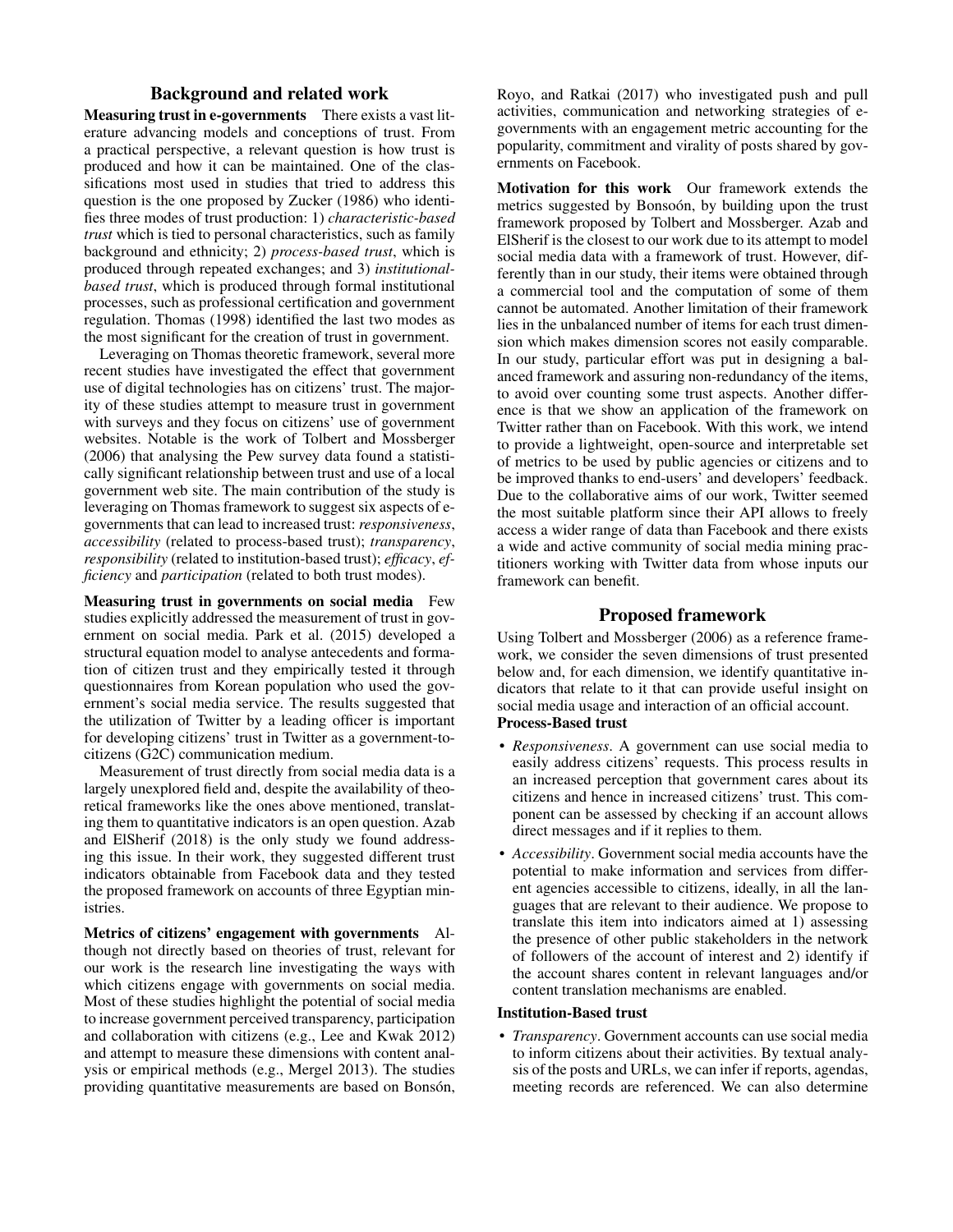whether a government account engages with other government agencies or accounts, communicating in a fashion that not only signposts social media users to other official or legitimate sources but also demonstrates accountability and openness in its communications.

• *Authenticity*. This item is not included in any of the frameworks from previous studies but we believe that, in the context of social media, is essential for an official account to provide evidence of its authenticity (which is linked with the perception of a trustworthy institution). We suggest determining if the account is verified, if in its description the URLs to the official website is provided and if the official website points to the social media account of the agency. Although this is usually the case for accounts with a consolidated presence on social media, some gaps may be identified for governments that are new to the adoption of web technologies.

#### Process and Institution-Based trust

- *Effectiveness*. Government use of social media is effective if citizens find relevant the content shared and find answers to their questions (increasing process-based trust). An effective use of technology from the government may also give a favourable impression to citizens hence increasing the institution-based trust. As indicators for this item, we propose to quantify the content shared by the government account which links to official resources. To measure the government's effectiveness in addressing citizens' questions, we identify the presence of URLs in the government replies to comments. This can be interpreted as a commitment from the government to provide detailed answers while attempting to overcome the length limitations of social media messages. An Additional indicator of effectiveness can be the length of discussion threads in which the government addresses user comments (if the government can address the comments effectively, there would be no need to go into long discussions). The automatic extraction of this information is potentially timeconsuming and we did not consider it in our study.
- *Efficiency*. Social media offers governments the chance to promptly address citizens' concerns. Timing and frequency of provision of information can be further optimised by the use of automatised mechanisms. We propose to quantify this item by retrieving the average reply time to citizens' comments and by assessing whether the account shares posts with sufficient regularity. Analysis of the account posting patterns can provide further insights on efficient social media management and on use of automatised posting. However, discerning a human from an automatised posting behaviour with unambiguous and reliable metrics is a challenging task and an active area of study. We leave this assessment for follow up work and in the current study, we provide a visualisation of the posts shared by the account per day and hour.
- *Participation*. Social media provide a way for citizens to participate in the political discussion and for governments to directly address citizens' comments. To assess the participation level of a government account, we can identify

whether the government replies to comments and estimate the citizens' interest in interacting with the government through engagement metrics. We suggest to use the metrics of popularity (P), commitment (C), virality (V) and engagement (E) of a post proposed by Bonsón and Ratkai (2013), averaged for all posts and normalised by 1000 followers (equation 1). These metrics are easy to interpret and compute and have been useful to measure engagement with e-governments in other studies (Bonsón, Royo, and Ratkai 2017, Silva et al. 2019).

\n
$$
Popularity(P) = \frac{\text{total likes}}{\text{total posts}}
$$
\n

\n\n
$$
Committment(C) = \frac{\text{total comments}}{\text{total posts}}
$$
\n

\n\n
$$
Virality(V) = \frac{\text{total re-shared posts}}{\text{total posts}}
$$
\n

\n\n
$$
Engagement(E) = \frac{P + C + V}{\text{total follows}} * 1000
$$
\n

# Experiment

To test the framework proposed above in a real setting, we monitored for one week the Twitter accounts of two official British health agencies, Public Health England and National Health Service England (accounts name PHE uk and NHSEngland respectively) and computed quantitative indicators for each of the framework dimensions. These indicators can be automatically compiled into an overall report on a specific account, covering a particular time-frame. Computation of these indicators relies only on data accessible with a free Twitter developer account.

### Data collection

Data from the account timelines were collected through a standard Twitter rest API, accessed via tweepy Python library (Roesslein 2020). To access the API we make use of the free developer account which limits the queries to the previous seven days. All data accessed via the Twitter APIs are subject to Twitter's data policy and developer agreements (Twitter, Inc. retrieved online: April 2021). For the current work, we only count and aggregate data over a given time period. None of the content of any account is stored and no identifying information can be determined from the final set of computed indicators.

## Method

We outline here the details for computing the indicators; although specific to Twitter, this section can provide a useful guidance for researchers interested in applying the framework on other social media. The indicators are summarised in Table 1.

*Authenticity indicators*. Twitter already allows for accounts to be 'verified' if they can demonstrate to Twitter that they are authentic. This can be assessed directly from the 'User' object. The User object also has fields for a description (provided by the account operator), URLs and a location, all of which can be directly accessed through the API. If a URL pointing to an official domain (in our case,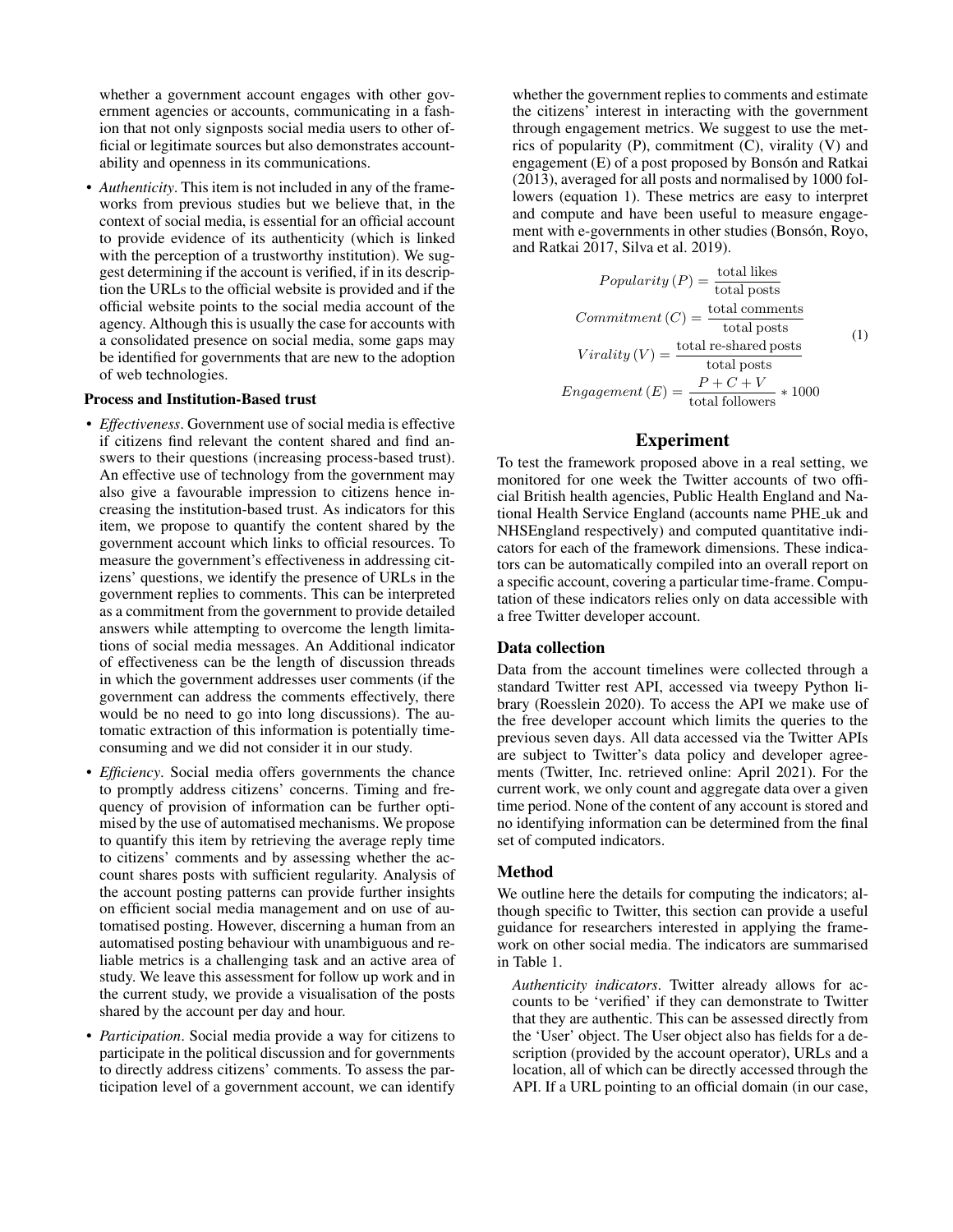| <b>Trust dimension</b> | <b>Indicators</b>                                                        | <b>Score</b> |
|------------------------|--------------------------------------------------------------------------|--------------|
| <b>Authenticity</b>    | Is the account verified?                                                 | っ            |
|                        | Does the account give an official page which links back to the account?  |              |
| <b>Responsiveness</b>  | Does the account allow direct messages?                                  | 2            |
|                        | Does the account reply to direct messages?                               |              |
| <b>Accessibility</b>   | Does the account post in multiple languages?                             | 2            |
|                        | Does the account follow other official accounts?                         |              |
| <b>Transparency</b>    | Does the account share transparent content (meetings/agendas)?           | 2            |
|                        | Does the account mention other official accounts?                        |              |
| <b>Effectiveness</b>   | Do more than $X\%$ of tweets link to an official resource $(X=10)$ ?     | 2            |
|                        | Does the account answer citizen's questions with additional information? |              |
| <b>Efficiency</b>      | Does the account post regularly, at least R times per hour $(R=0.33)$ ?  | っ            |
|                        | Does the account reply within N hours to comments $(N=2)$ ?              |              |
| <b>Participation</b>   | Is the engagement rate above the threshold $T(T=0.2)$ ?                  |              |
|                        | Does the account reply to comments?                                      |              |

Table 1: The proposed framework to map social media indicators to trust dimensions.

we considered official URLs ending with .gov,.gc.ca,.mil or .nhs.uk) is provided, we crawl the page and retrieve whether the account Twitter page is referenced there.

*Responsiveness indicators*. To assess if the account allows direct messages (DMs) we attempt to send a via tweepy a DM, asking for general information on the account owner. In the case of positive feedback (the API returns an error code if this action is not allowed), we request the DMs from our inbox until a reply from the monitored account is found.

*Accessibility indicators*. Tweet objects include a field 'lang' proving the language of the tweet as identified by Twitter. We use this information to infer whether an account posts in more than one language (this is particularly relevant for countries in which multiple languages are commonly spoken). To identify whether the account has access to information shared by other official agencies, we collect the list of the followed accounts and extract those listing an official URL in their account details or description.

*Transparency indicators*. To determine whether the account shared transparent content we check the URLs and the meta-data of the web pages linked in the account tweets for the presence of keywords such as 'report', 'programme', 'agenda'. Furthermore, we retrieve the mentions of other official agencies in the recent tweets to ensure that the account is engaging and communicating with the wider community of official accounts, demonstrating openness in its communications.

*Effectiveness indicators*. We use the presence of links in the account replies to users' comments to determine whether the account answers citizens' questions with additional information. To infer whether the account shares content that is relevant for its citizens, we check through recent tweets for URLs pointing to governmental or 'official' domains.

*Efficiency indicators*. To assess whether the account maintains a good level of activity, we check how often the account posts to its own social media timeline between the hours of 06:00 and 21:00 in the local timezone. We compute whether the account posts an average of 1 post per 3 hours to ensure that citizens have access to timely and up-to-date news or information from the agency. We additionally compute the average reply time with which the account addresses comments. We considered 2 hours a reasonable threshold of efficient account management. These thresholds can be considered parameters and made more or less conservative based on needs.

*Participation indicators*. As indicators of participation in the political discussion (from both the official agencies and its audience perspective), we consider the citizens' engagement (1) rate with the content generated by the account and whether the account replies to citizens' comment. Owing to the limitations of the Twitter API, there is no robust method to check whether any given tweet has been replied to, only the number of replies. To check whether an account replies to comments, we can check whether any of the most recent Tweets share a property indicating that they are a reply to another Tweet. We then check that these 'reply' Tweets are replies to accounts other than the current account. As long as the recent Tweets are checked frequently enough, no reply Tweets should be missed. Since reply Tweets contain the id number of the Tweet they are in reply to, it is also possible to look up the Tweet that is being replied to. Deciding which percentage defines a *good* engagement rate is not a trivial subject and there exists only vague general references mostly focused on the industry domain. Based on these references, we opted to consider 0.2 a threshold of good engagement. As other of the proposed indicators, this value can be adjusted to the cases of interest.

In addition to computing the above indicators, we can also produce a descriptive report that tracks the evolution of engagement, since this is a time-varying quantity, as well as the activity of the account over the previous seven days. Examples of activity and engagement are shown in Fig. 1 and Fig. 3 respectively.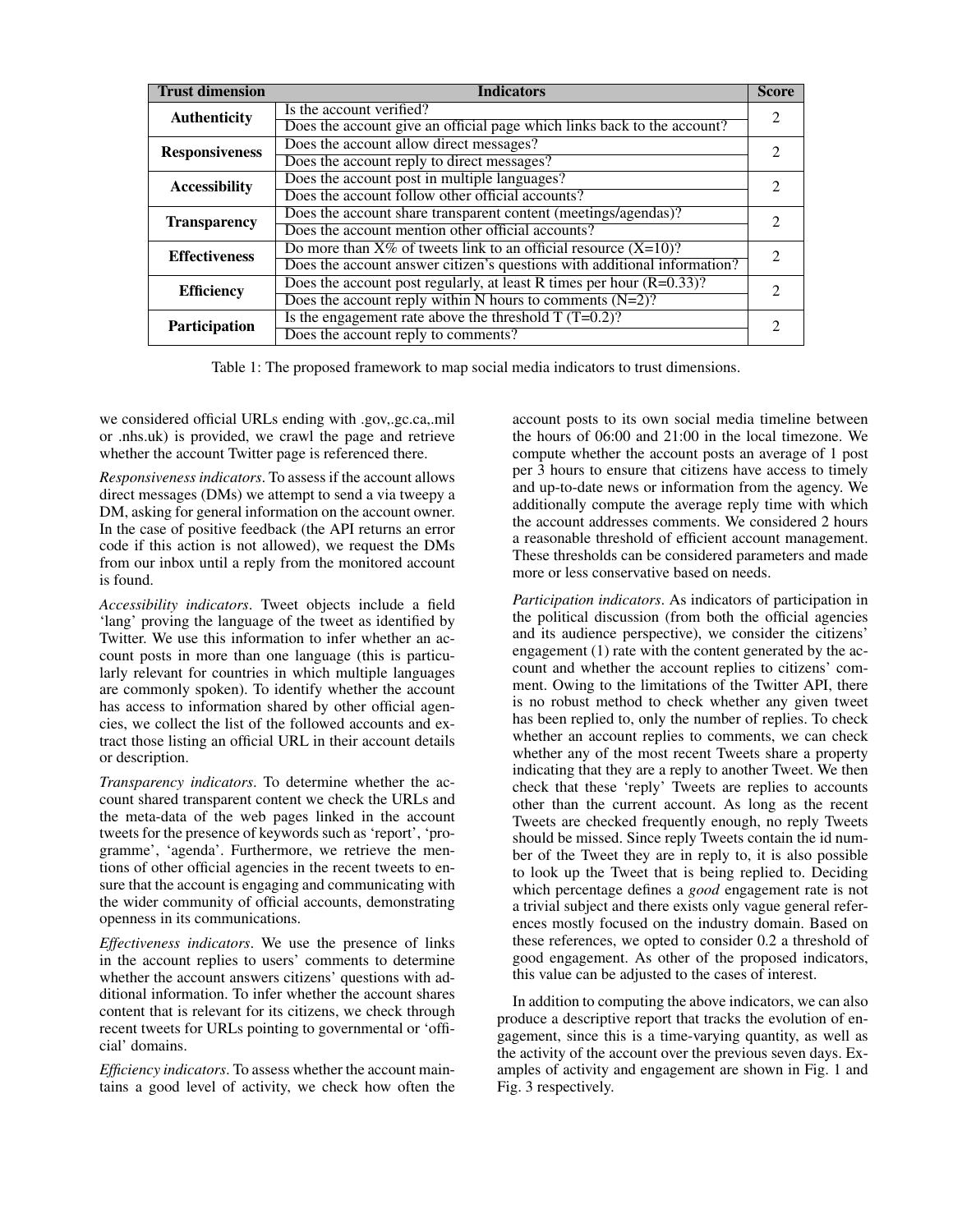

Figure 1: Twitter activity over a period of 7 days from the 'NHSEngland' Twitter account.



Figure 2: A 'radar plot' of the trust dimensions for the 'PHE uk' Twitter account.

# Findings and Discussion

The 'spider chart' shown in Fig. 2 plots the indicators of the current framework for the 'PHE uk' account. The chart for the 'NHSEngland' is the same, suggesting that at this level, both accounts exhibit similar overall performance and behaviour on Twitter. These charts allow for quick assessment of which dimensions the account is performing well in, as well as identification of which dimensions could be improved. For 'PHE uk', we see that authenticity, accessibility and transparency all have maximum score. This is owing to the fact that the agency is verified on Twitter, and has good links between the Twitter account and the official URL. Contrastingly, since the account does not allow DMs, the score is zero for responsiveness. Neither of the accounts we analysed here appears to respond to citizens' comments which decreases the score for both participation (responding to citizens' comments) and efficiency (responding within a given time-frame). This also decreases the score for effectiveness, since the account does not reply to citizen questions with



Figure 3: Engagement metric across a working week for the 'NHSEngland' and 'PHE uk' Twitter accounts. The green dashed line shows the threshold value that is considered a boundary between 'good' and 'poor' engagement.

links or resources containing more information.

More fine-grained differences in performance can be seen in Fig. 3, which plots the engagement Eq. (1) across several days. While 'NHSEngland' appears to have consistent engagement above the threshold for this time period, 'PHE uk' is below the threshold until later in the week. While a longer time-series of such data is needed to make robust conclusions, we note that changes in the engagement metric occur as new social media posts enter and exit the rolling time window over which the engagement is calculated. We note that in the time-period we observed, the major contribution to the engagement  $E$  comes from the popularity  $P$ , with this component being at least an order of magnitude larger than the others, commitment and virality. In general, we expect that the relative importance of any of these metrics may be particular to a given social media platform.

Our findings show that the set of suggested indicators can provide intuitive measurements and visualisations of an account's social media behaviour within a literature-based trust framework. The indicators are obtained with free and accessible tools and their implementation is time and computationally inexpensive. However, our study presents several limitations.

We comment that it is difficult to establish 'baseline' or expected values for the indicators we have computed. That is, when measuring a value such as engagement, without historical data to compare with, or reference values from peer institutions, it is challenging to assess whether the absolute values or the variations we observe in Fig. 3 are within an expected margin or not. Further, the current framework provides no means to control for confounding effects such as the citizen trust in government, or the digital literacy of the government or the citizen population. Further, it is known that Twitter users are not representative of all citizens (Sloan 2017), and this is a crucial factor in assessing the social media interactions between official agencies and citizens, especially in the context of 'trust', since there are multiple demographics that are critically under-represented on social media. Further, as noted above, different social media platforms may have different 'temperatures' or styles of communica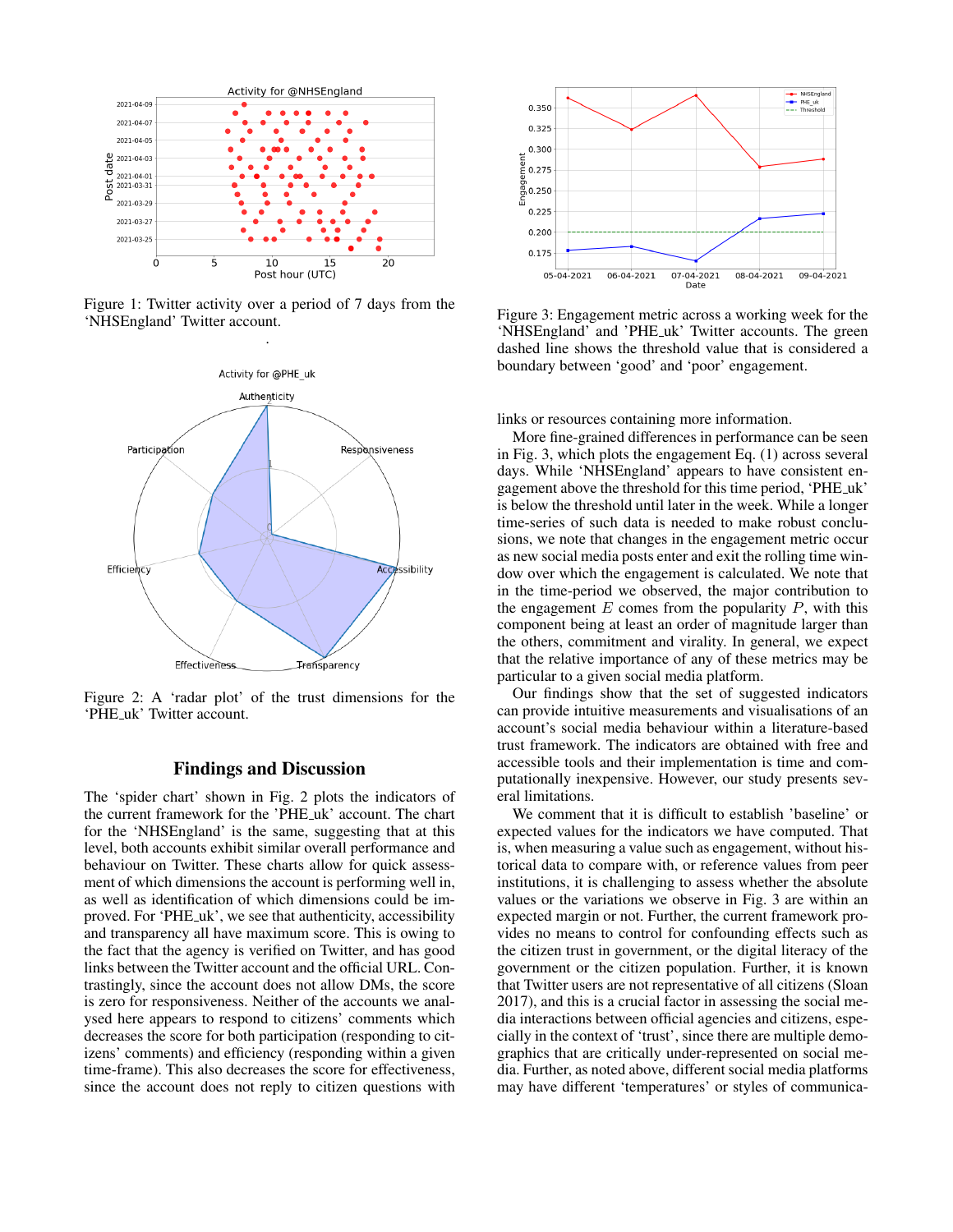tion that engender distinct approaches to the interaction between official accounts and citizens' accounts.

# Further Work

In a follow-up paper, we intend to carry out cross-validation of this framework with previous studies discussing public trust in government or official institutions. Since it is resource intensive and time-consuming to make robust measurements of public trust, it would be more feasible to compare the output of this framework to other studies conducted in the domain of public trust. Another possibility is to consider a comparison between the metrics included here and public opinion polls. Monthly trackers such as those carried out by YouGov (YouGov retrieved online: May 2021) provide a measure of public opinion of bodies such as the NHS, and may form an initial point of reference for public trust. That is, we would expect that highly trusted institutions would score well on our proposed trust indicators.

A limitation of the current framework is that scores in each dimension are binary. Using continuous scores would allow for more fine-grained insights and allow for greater distinction between accounts. Another way to achieve a similar result would be to include more indicators for each dimension and normalise the sum of the scores so that all dimensions are given an equal or appropriate weight.

Some additional indicators could include the use NLP techniques to analyse the content of the citizen communications to an agency, such as detecting the presence of questions, or counting terms that could indicate praise/criticism as a way to gauge public opinion of the agency, as expressed on the social media platform. Additionally, the analysis of extra information on the types of posts the agency shares could be of interest. This might include listing the types of content shared, such as videos and images, or details of the type of content that is posted, such as blogs or reports about scientific findings.

# Acknowledgments

The paper here presented is based on research undertaken as part of the European Commission funded project STAMINA (Grant Agreement 883441).

## References

Abrams, E. M.; and Greenhawt, M. 2020. Risk communication during COVID-19. *The Journal of Allergy and Clinical Immunology: In Practice* 8(6): 1791–1794.

Azab, N.; and ElSherif, M. 2018. A framework for using data analytics to measure trust in government through the social capital generated over governmental social media platforms. In *Proceedings of the 19th Annual International Conference on Digital Government Research: Governance in the Data Age*, 1–9.

Bargain, O.; and Aminjonov, U. 2020. Trust and compliance to public health policies in times of COVID-19. *Journal of Public Economics* 192: 104316.

Bonsón, E.; and Ratkai, M. 2013. A set of metrics to assess stakeholder engagement and social legitimacy on a corporate Facebook page. *Online Information Review* .

Bonsón, E.; Royo, S.; and Ratkai, M. 2017. Facebook practices in Western European municipalities: An empirical analysis of activity and citizens' engagement. *Administration & Society* 49(3): 320–347.

Fetzer, T.; Witte, M.; Hensel, L.; Jachimowicz, J. M.; Haushofer, J.; Ivchenko, A.; Caria, S.; Reutskaja, E.; Roth, C.; Fiorin, S.; et al. 2020. Measuring worldwide COVID-19 attitudes and beliefs. Technical report, Mimeo.

Greenwood, S.; Perrin, A.; and Duggan, M. 2016. Social media update 2016. *Pew Research Center* 11(2): 1–18.

Haro-de Rosario, A.; Sáez-Martín, A.; and del Carmen Caba-Perez, M. 2018. Using social media to enhance citizen ´ engagement with local government: Twitter or Facebook? *New Media & Society* 20(1): 29–49.

Lazarus, J. V.; Ratzan, S.; Palayew, A.; Billari, F. C.; Binagwaho, A.; Kimball, S.; Larson, H. J.; Melegaro, A.; Rabin, K.; White, T. M.; et al. 2020. COVID-SCORE: A global survey to assess public perceptions of government responses to COVID-19 (COVID-SCORE-10). *PloS one* 15(10): e0240011.

Lee, G.; and Kwak, Y. H. 2012. An open government maturity model for social media-based public engagement. *Government information quarterly* 29(4): 492–503.

Limaye, R. J.; Sauer, M.; Ali, J.; Bernstein, J.; Wahl, B.; Barnhill, A.; and Labrique, A. 2020. Building trust while influencing online COVID-19 content in the social media world. *The Lancet Digital Health* 2(6): e277–e278.

Malecki, K. M.; Keating, J. A.; and Safdar, N. 2021. Crisis communication and public perception of COVID-19 risk in the era of social media. *Clinical Infectious Diseases* 72(4): 697–702.

Mergel, I. 2013. A framework for interpreting social media interactions in the public sector. *Government information quarterly* 30(4): 327–334.

Park, M. J.; Choi, H.; Kim, S. K.; and Rho, J. J. 2015. Trust in government's social media service and citizen's patronage behavior. *Telematics and Informatics* 32(4): 629–641.

Roesslein, J. 2020. Tweepy: Twitter for Python! *URL: https://github.com/tweepy/tweepy* .

Silva, P.; Tavares, A. F.; Silva, T.; and Lameiras, M. 2019. The good, the bad and the ugly: Three faces of social media usage by local governments. *Government Information Quarterly* 36(3): 469–479.

Sloan, L. 2017. Who tweets in the United Kingdom? Profiling the Twitter population using the British social attitudes survey 2015. *Social Media+ Society* 3(1): 2056305117698981.

Tangcharoensathien, V.; Calleja, N.; Nguyen, T.; Purnat, T.; D'Agostino, M.; Garcia-Saiso, S.; Landry, M.; Rashidian, A.; Hamilton, C.; AbdAllah, A.; et al. 2020. Framework for managing the COVID-19 infodemic: methods and results of an online, crowdsourced WHO technical consultation. *Journal of medical Internet research* 22(6): e19659.